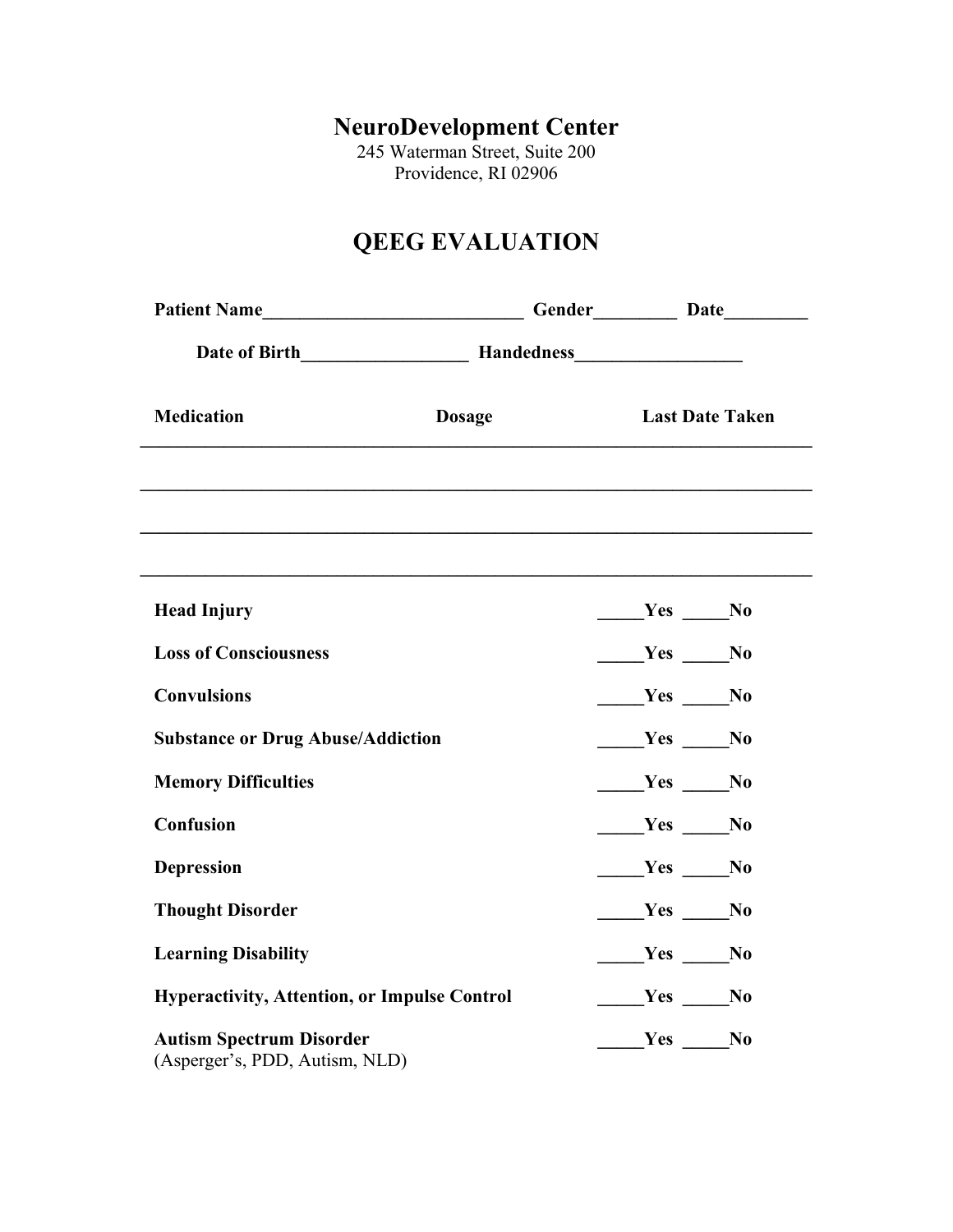#### **Preparing for your QEEG:**

**It is critically important for obtaining a valid quantitative EEG study of brain function that you follow the steps below prior to your QEEG recording. The brain mapping results are only as good as the recording, so it is imperative that you carefully follow each of the steps below:**

If you are taking stimulant medication, it is preferable to do the QEEG recording after a 48-hour medication washout. Please check with your prescribing physician to determine if it is possible to stop taking the stimulants 48 hours prior to recording the QEEG. Do not make changes in any other medication, but be sure to bring medication type and dosage information to provide to the technician to record before the QEEG is done.

● Avoid taking any over the counter medication or supplements for three to four days prior to the Qeeg.

● Do not drink coffee, tea, red bull, caffeinated soft drinks, or any other substance with caffeine les than 15 hours prior to the QEEG.

●Call to reschedule the QEEG if you are ill. We do not want to conduct the recording, even if you only have a cold.

●Be sure to get a good night's sleep before the QEEG is done. Let the technician know if there has been any sleep disturbance.

●Drink plenty of water the day before the QEEG recording to hydrate the skin.

●The **evening before your QEEG**, wash your hair 3 times with a ph neutral shampoo, such as Neutrogena non-residue shampoo (available at CVS). Do not use crème rinse or any other hair products on your hair until after your appointment. Do not wash your hair again in the morning of your appointment.

●Make sure hair is completely dry before coming for the QEEG.

●Do not put any products on your hair such as hair spray or gel of any kind the morning of your mapping.

●Use the restroom if you need prior to the start of the QEEG because we will not be able to stop once the recording begins

For younger children: The application of the electrode caps takes approximately 15-20 minutes. During this time, kids can choose to play Gameboy or to watch a DVD. They will need to sit patiently without any other activity during the actual recording, so we want to keep them engaged and enjoying themselves during the preparation time to reduce the likelihood of restlessness during the recording. Ask your child which he/she would prefer (gameboy or DVD) ahead of time. If it is a DVD, you may want to rent one he/she is especially interested in and bring it along or bring a favorite from home. We also have a selection of kids DVD's here at the Center.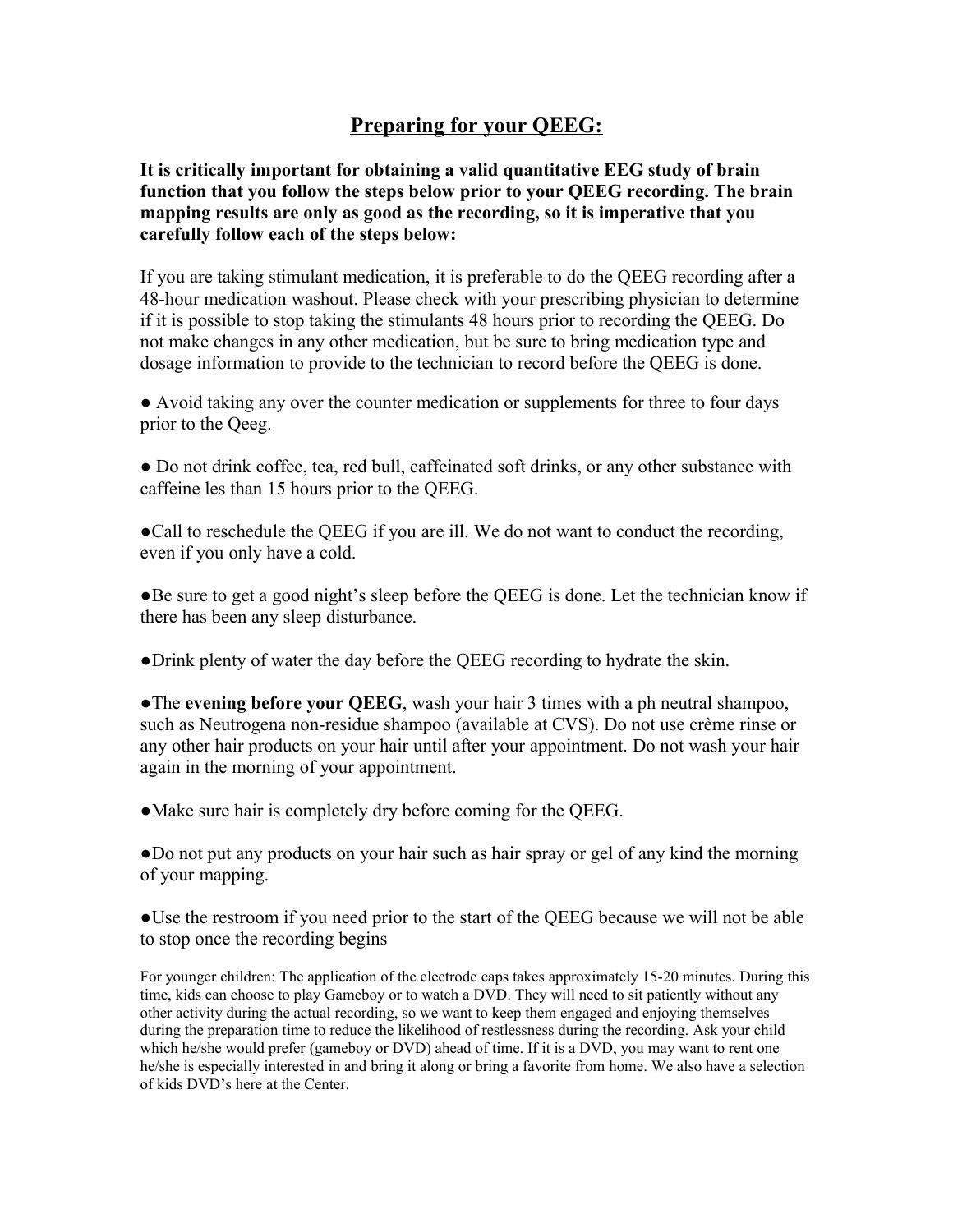# **NeuroDevelopment Center**

245 Waterman Street, Suite 200 Providence, RI 02906

### **Insurance Coverage of qEEG and Neurofeedback Services**

Unfortunately, our professional services in providing qEEG and neurofeedback are not covered by any of the insurers we provide for. In most cases, biofeedback is an excluded service under the terms of the contract. In other cases, biofeedback may be covered only as a medical service and only for medical problems such as pelvic floor disorder.

EEG services are covered when provided by a physician to diagnose a medical neurological disorder. The physician must be physically present in the facility where the recording is done. Because we use EEG for the purpose of guiding neurofeedback, it is considered incidental to a non-covered service and therefore is not covered.

Sometimes our clients have called their insurers and have been misinformed that one of these services is covered by their policies. On every occasion, this has been due to a misunderstanding. We have been providing these services for 17 years now and have had the opportunity to investigate for every insurer we accept. **Neither qEEG nor neurofeedback are covered services when performed by non-medical personnel. Under no circumstances will we submit claims to insurers.**

Because these services are not covered, you are personally responsible. We ask that you pay for each visit at the time of service or for multiple visits using a package plan.

Please acknowledge by signing below that you have read and understand these policies and agree to accept all financial responsibility and pay for each service at the time it is provided.

Print name: \_\_\_\_\_\_\_\_\_\_\_\_\_\_\_\_\_\_\_\_\_\_\_\_\_\_\_\_\_\_\_\_\_\_\_\_\_

| Signature: |  |
|------------|--|
|            |  |

Date: \_\_\_\_\_\_\_\_\_\_\_\_\_\_\_\_\_\_\_\_\_\_\_\_\_\_\_\_\_\_\_\_\_\_\_\_